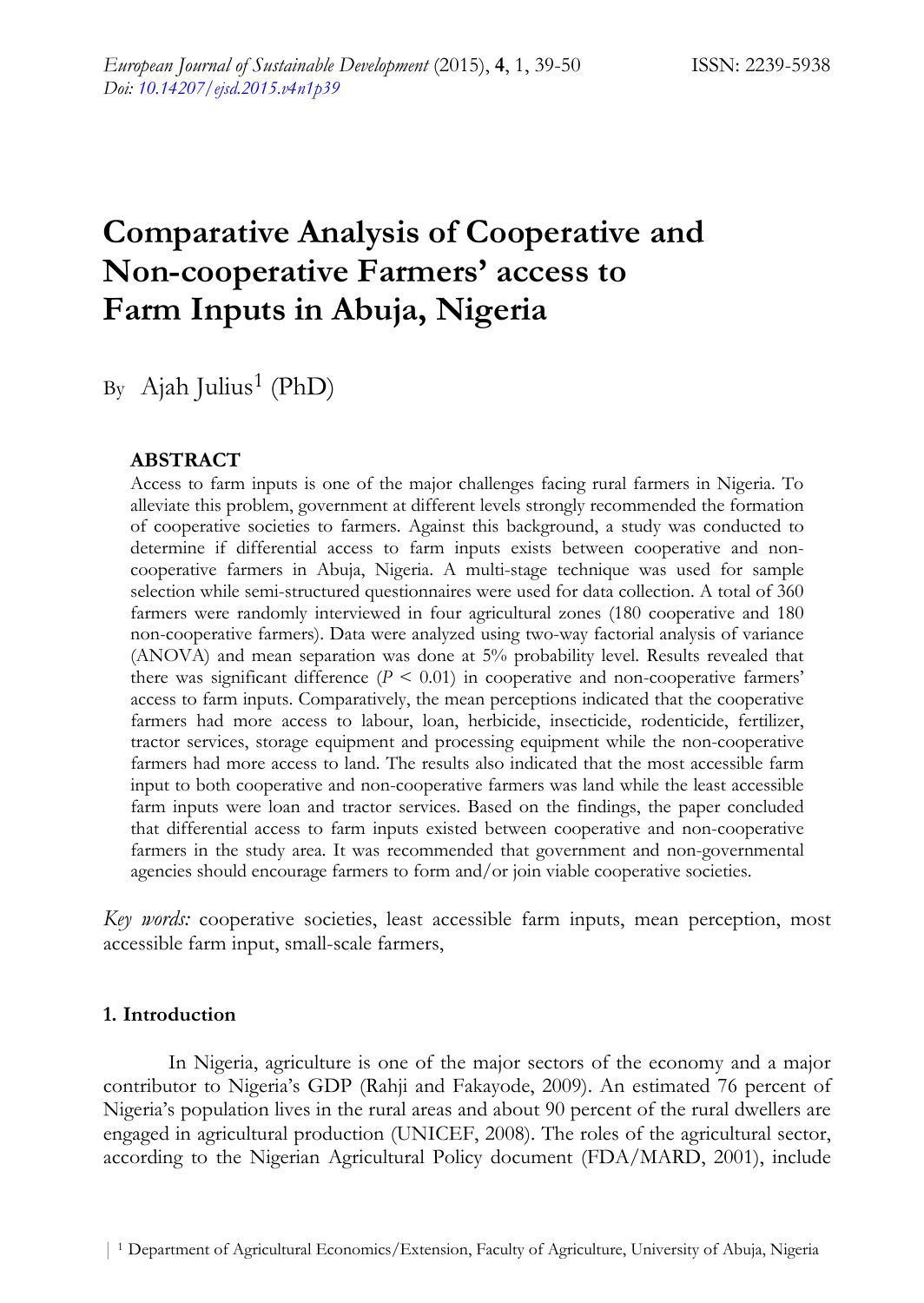the provision of food for the growing population, provision of foreign exchange earnings, employment of a significant labour force, and provision of income for the farming households. The challenges involved in the development of agriculture in Nigeria have resulted in the evolution of intervention programmes and social organizations. Prominent among the social organizations are cooperative societies. By definition, cooperative societies refer to an association of persons who have voluntarily joined together to achieve a common objective through the formation of a democratically controlled organization, making equitable contribution to the capital required and accepting a share of the risk and benefits of the undertaking (World Bank, 1989).

Historically, cooperatives as business forms developed in the late 18th century in England and France as a reaction to and substitute for actual and perceived hardships and disruptions brought with the industrial revolution and consequent "factorization" of labour (James, 2006). The philosophical underpinnings, at least summary definitions of cooperatives as business forms, are traced primarily to the Rochdale Pioneers in England who listed principles of operation in 1844 (James, 2006). Agricultural development efforts have identified cooperatives in Nigeria as a vehicle for the development of agriculture because according to Kehinde *et al.* (2009), it enables farmers to solve agricultural problems such as inadequate capital, inadequate access to loan, and high level of illiteracy which still remain major agricultural development problems.

Some scholars have tried to reveal the impact of cooperative societies on agriculture. In a study conducted by Igwe, Onyebinama and Nwabueze (2009) on the determinants of the women's access to credit in Abia State Nigeria, it was reported that farmers who were members of cooperative societies had more access to credit than non-cooperative farmers. In a similar study in Abia State, Ibezim *et al.* (2010) stated that there was significant difference in the income and output of cooperative and non-cooperative farmers. The mean income and output of the cooperative farmers was found to be higher than that of the non-cooperative farmers. Findings by Agbo (2009) in Enugu State in Nigeria revealed that about 60.5% of the respondents who belonged to cooperative societies got various sums of money as credit through their cooperatives. Specifically, the author stated that 14.52% of the respondents reported that they bought farm inputs at subsidised prices while 25% were assisted by the cooperatives to sell their farm produces. Adeyemo (1994) reported that members of cooperative societies performed better in terms of gross margin than individual farmers who were nonmembers. This according to Adeyemo (1994) was due largely to the involvement of the government through the provision of financial and technical assistance to cooperative farmers. Holloway *et al.* (2000) studied milk marketing of small-scale farmers in the East-African highlands and concluded that cooperative societies that act as marketing institutions are potential catalysts for reducing transaction costs, stimulating entry into the market and promoting growth in rural communities. The authors concluded that producer cooperatives were useful in overcoming access barriers to assets, information, services and markets for high-value products.

Based on some of the available evidence on cooperative societies, there seems to be consensus that cooperative farmers have comparative advantage over non-cooperative farmers in agricultural production. But from documented evidence, access to farm inputs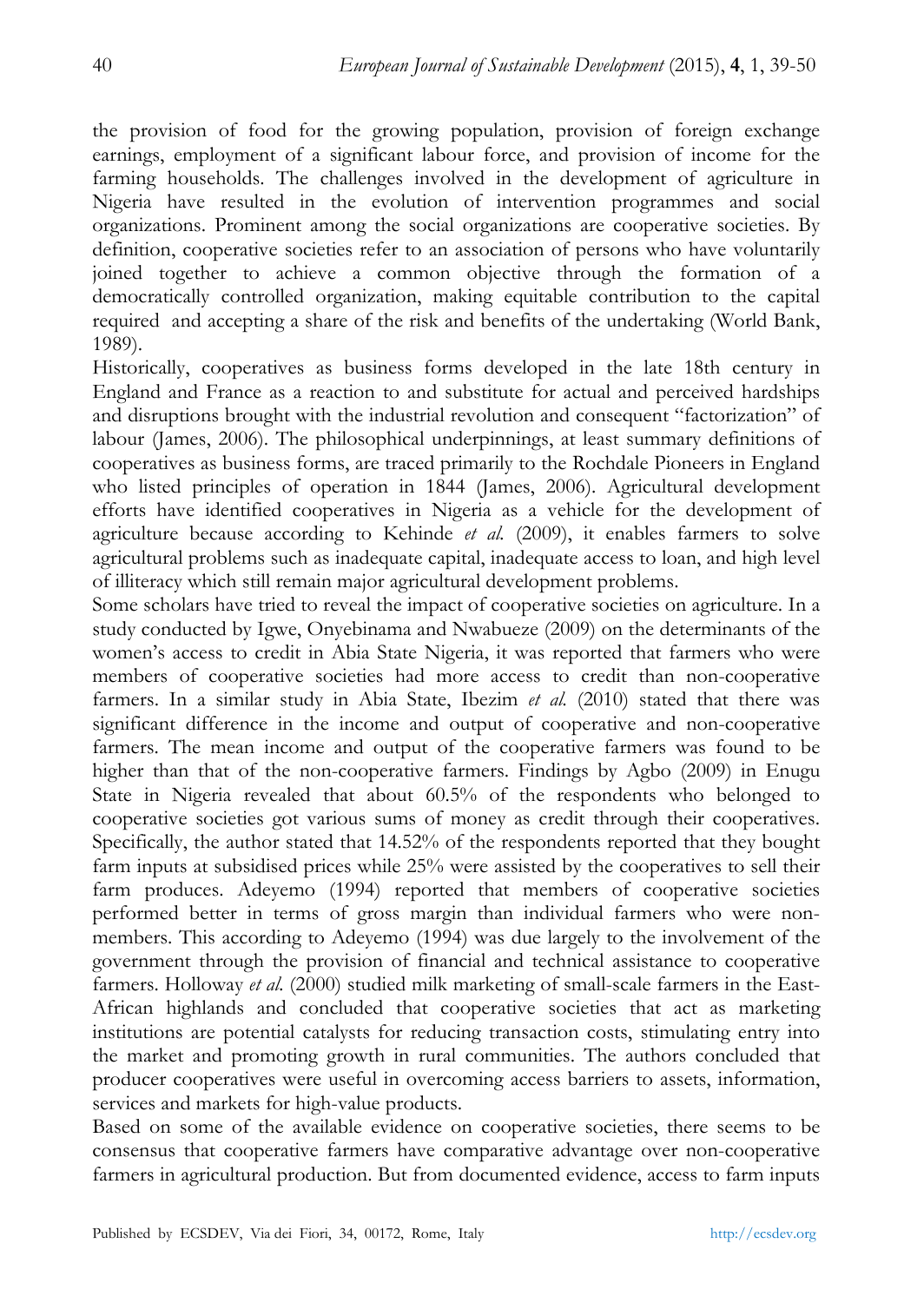### Julius Ajah 41

is one of the major constraints expressed by both cooperative and non-cooperative farmers especially, small-scale farmers and this has been attested to by many scholars (Peter, 2008, Spore, 2008, Oboh, 2001, Dayo *et al.,* 2009). The problem of poor access to farm inputs is not only in Nigeria because Lyne (1996) and Matungul *et al.,* (2001) also reported that small-scale farmers in South Africa had limited access to factors of production, credit and information. In fact, Ortmann and king (2007) stated also that agricultural cooperatives serving smallholders in the less-developed rural areas of South Africa have generally not been successful in promoting agricultural development and members' economic welfare. But on the contrary, Abdelrahman and Smith (1996) reported that some agricultural cooperatives in Sudan have not been successful. They attributed the failure to the lack of members' motivation in collective action.

The problem of access to farm inputs by both cooperative and non-cooperative farmers seems to have persisted and is impacting negatively on the overall agricultural production in Nigeria. Available evidence indicating that cooperative societies have more access to farm inputs seems to be more on credit facilities. Information on access to other farm inputs like land, labour, herbicide, insecticide, rodenticide, fertilizer, tractor services, storage equipment and processing equipment is limited. Apart from credit facilities, the question is do cooperative farmers have access to other farm inputs more than noncooperative farmers? Providing answer to the above question formed the basis for this study and it is believed that the findings will add to the existing information on cooperative societies. Again, it will clear uncertainties about the impact of cooperative societies on farmers' access to farm inputs. It will also serve as a reference point to national and international agencies who are championing the course of cooperative societies in Nigeria and beyond.

## **2. Objectives**

The broad objective of this study is to determine cooperative and noncooperative farmers' access to farm inputs in Abuja, Nigeria. The specific objectives are to:

1) Determine if significant difference exists between cooperative and non-cooperative farmers' access to farm inputs,

2) Determine the most accessible farm inputs to both cooperative and non-cooperative farmers

3) Determine the least accessible farm inputs to both cooperative and non-cooperative farmers

4) Determine if there is a significant interaction effect between cooperative membership and access to input types

# **Hypotheses:**

1) Ho: There is no significant difference in the cooperative and non-cooperative farmers' access to farm inputs in the study area

2) Ho: There is no significant interaction effect between cooperative membership and access to farm inputs.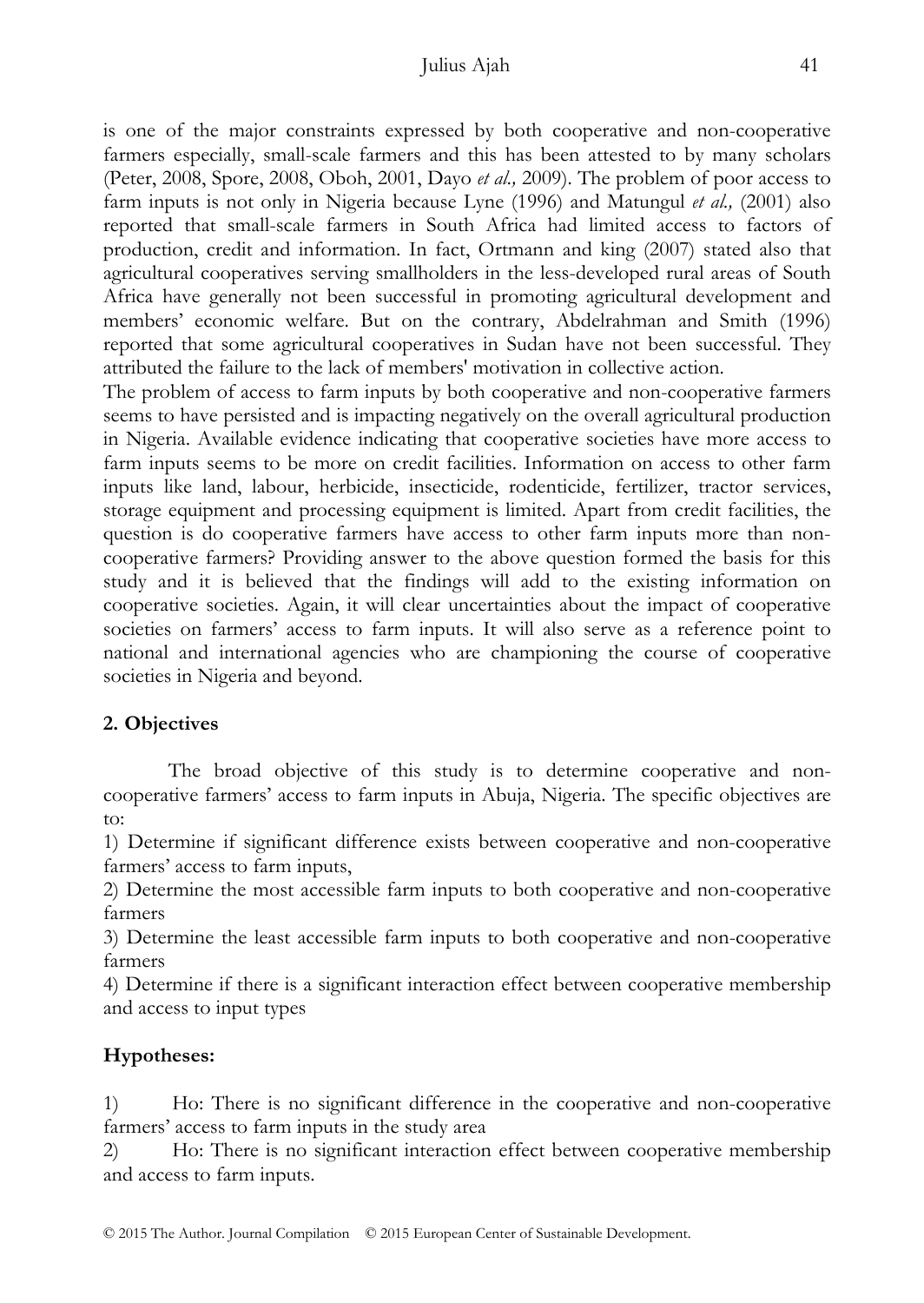### **3. Research methodology**

This study was conducted in Abuja, Nigeria which is located between latitudes  $8°25$ ` and  $9°25$ ` N and longitudes  $6°45$ `and  $7°45$ ` E. The population for the study comprised all cooperative and non-cooperative small-scale farmers in Abuja. The sampling technique adopted was multi-stage sampling while semi-structured questionnaires were used for data collection. Presently, Abuja Agricultural Development Programme (AADP) has 4 agricultural zones - namely, central, eastern, northern and western with 12 agricultural blocks and 93 cells (AADP, 2009). In the first stage, all the 4 agricultural zones were chosen. In the second stage, all the 12 agricultural extension blocks were chosen. In the third stage, 5 cells were randomly selected from each of the agricultural extension blocks resulting in a total of 60 cells. In each of the cells (fourth stage), 5 cooperative and 5 non-cooperative small-scale farmers were randomly selected and interviewed. From those that were returned, 6 (3 cooperative and 3 non-cooperative farmers) properly completed questionnaires from each cell were used for the analysis. This gave a total of 360 (180 cooperative and 180 non-cooperative farmers) respondents. Equal number (180 from both cooperative and non-cooperative farmers) was used to minimize biasness that may arise as a result of having more respondents from cooperative or non-cooperative farmers. By implication, 90 observations were made in each of the 4 Agricultural Zones. The farm inputs considered are land, labour, loan, herbicide, insecticide, rodenticide, fertilizer, tractor services, storage equipment and processing equipment. The two independent factors are cooperative membership and input types while the dependent variable is access to farm inputs. The cooperative membership has two levels (cooperative farmers and non-cooperative farmers) while the input types has 10 levels (land, labour, loan, herbicide, insecticide, rodenticide, fertilizer, tractor services, storage equipment and processing equipment). The combination gave 2x10 mixed factorial design with 20 treatment levels. This is a repeated measure ANOVA (Andy, 2005) and the model specification for the analysis is:  $\mathbf{Y}_{ij}$  =  $\mu$  +  $\mathbf{T}_i$  +  $\mathbf{C}_j$  +  $\mathbf{TC}_{ij}$  +  $\mathbf{e}_{ij}$ Where:

 $Y_{ii}$  = Individual cooperative or non-cooperative farmers' responses regarding access to each of the farm inputs

 $\mu$  = General mean

 $T_i$  = Refers to the effects of the input types (we have 10 different farm inputs)

 $C_i$  = Refers to the effects of cooperative membership on access to farm inputs.

 $TC_{ij}$  = interaction effect of cooperative membership and inputs types

**eij =** error term

By interpretation, the model states that access to each of the different farm inputs  $(Y_{ii})$  is influenced by the type of farm (input types)  $(T<sub>i</sub>)$ ; cooperative membership, that is, being a cooperative or non-cooperative member  $(C_i)$  and the interaction effect of cooperative membership and the input types  $(TC_{ij})$ . The  $\mu$  is a constant while  $e_{ij}$  is the error term. The level of access to each of the 10 farm inputs by both the cooperative and noncooperative farmers was verified using: very highly accessible  $=$  4; highly accessible  $=$  3; fairly accessible  $= 2$ ; very low access  $= 1$  and not accessible at all  $= 0$ . The above scores were used for data analysis in line with the method adopted by David (2004), Fredrick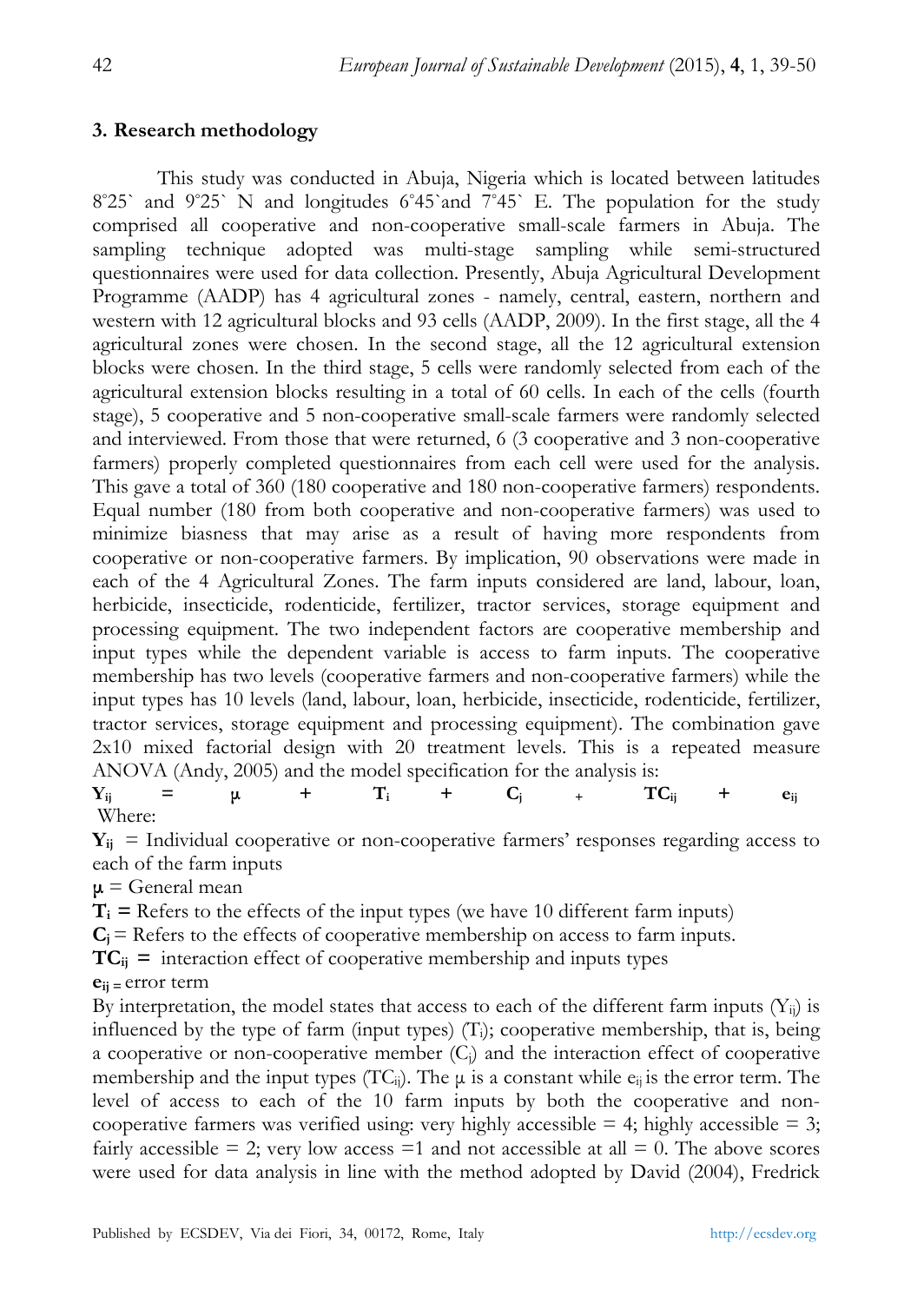#### Julius Ajah 43

and Wallnau (2004), Shah and Madden (2004), Andy (2005) and Colin and Paul (2011) SPSS 15.00 was used to run the analysis and mean separation was done using Bonferroni model (Andy, 2005). It was tested at 5% probability level. The socioeconomic characteristics of the respondents captured during data collection include: age (years), years of farming experience (years), gender (male or female), household size defined by NPC (2006) as a person or group of persons living together usually under the same roof or in the same building/compound, who share the same source of food and recognize themselves as a social unit with a head of household) and literacy level which also include: no formal education, primary school education, secondary school education, Ordinary National Diploma (OND)/Higher School Certificate (HSC), Nigerian Certificate of Education (NCE), Higher National Diploma (HND) or B. Sc and above.

#### **4. Results and Discussion**

The results of the analysis are presented in tables 1-3 below.

| <b>Sources of Variation</b> | Df   | <b>SS</b> | MS    | F-cal | <i>P</i> -value | Sig |
|-----------------------------|------|-----------|-------|-------|-----------------|-----|
| Input types                 |      | 1903      | 211.5 | 2349  | 0.00            |     |
| Cooperative* Input types    |      | 30.37     | 3.37  | 37.44 | 0.00            |     |
| Error (within factor)       | 3222 | 302.8     | 0.09  |       |                 |     |
| Cooperative membership      |      | 3.08      | 3.08  | 8.56  | 0.00            |     |
| Error (between factor)      | 358  | 12.7      | 0.36  |       |                 |     |
| Total                       | 3599 | 2366.25   |       |       |                 |     |

**Table 1** ANOVA result on cooperative and non-cooperative farmers' access to farm inputs

**Source:** *Survey data, 2012* 

Table 1 shows the analysis of variance (ANOVA) results of the cooperative and noncooperative farmers' access to farm inputs in Abuja, Nigeria. The "input types" row shows the farmers' perception of their access to each of the farm inputs (the main effects of input types) without regard to cooperative membership. That is, regardless of whether the farmer is a member of cooperative society or not. The result indicated that the main effects of the input types was significant,  $F(9, 3222) = 2349$ ,  $p = 0.00$ , implying that the farmers access to some of the farm inputs significantly  $(p \le 0.01)$  differed. The differential access to the farm inputs by the farmers is in line with the apriori expectation because some of the farm inputs like tractor services and processing equipment are costly to purchase while input like loan requires that the farmer should provide collateral before being considered. The "cooperative\*input types" row of the ANOVA table contains the results of the interaction effect of cooperative membership and access to farm inputs. The result, F  $(9, 3222) = 37.44$ ,  $p = 0.00$ , indicated that there was significant  $(p < 0.01)$  interaction effect of cooperative membership and access to farm inputs. This implies that access to some of the farm inputs significantly differed  $(p \le 0.01)$  between the cooperative farmers and the non-cooperative farmers. Furthermore, the "cooperative membership" row of the ANOVA table contains the main effects of cooperative membership. The result, F  $(1, 358) = 8.56$ ,  $p = 0.00$ , revealed that there was significant difference  $(p < 0.01)$  between cooperative and non-cooperative farmers' access to all the farm inputs. This agrees with the observation of Valentinov (2003) who claimed that the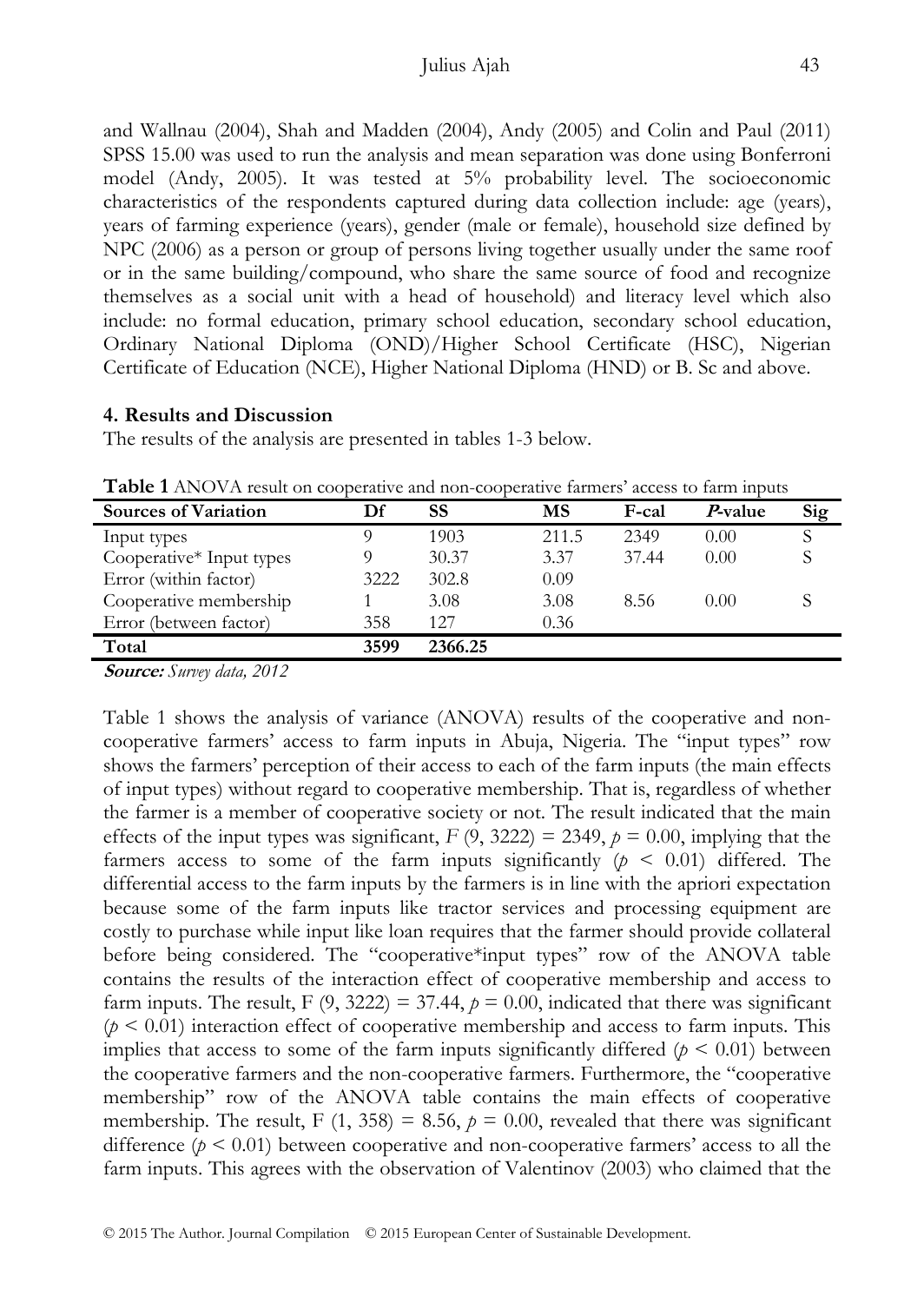agricultural cooperative is the most social capital development organization. The fact that the cooperative farmers had more access to farm inputs more than non-cooperative farmers could be attributed to the fact that cooperatives develop inter-organizational relationships with other cooperatives or the federation through trades, joint project, loans, debts and share holdings. This is possible because Bian (2002) stated that the greater and wider the cooperatives' inter-organizational relationships are, the more business opportunities they will have.

|                                | <b>Cooperative Membership</b> |                |                           |      |  |
|--------------------------------|-------------------------------|----------------|---------------------------|------|--|
| Input types                    | Cooperative farmer            |                | Non-cooperative<br>farmer |      |  |
|                                | Mean                          | Rank           | Mean                      | Rank |  |
|                                | response                      |                | response                  |      |  |
| Access to land                 | 3.02                          | 1              | 3.18                      |      |  |
| Access to labour               | 2.62                          | 2              | 2.47                      | 2    |  |
| Access to herbicides           | 2.52                          | 3              | 2.39                      | 3    |  |
| Access to insecticides         | 2.48                          | $\overline{4}$ | 2.43                      | 4    |  |
| Access to rodenticide          | 2.44                          | 5              | 2.12                      | 5    |  |
| Access to storage equipment    | 1.67                          | 6              | 1.56                      | 6    |  |
| Access to fertilizers          | 1.59                          |                | 1.44                      |      |  |
| Access to processing equipment | 1.51                          | 8              | 1.31                      | 8    |  |
| Access to loan                 | 1.10                          | $\Omega$       | 0.53                      | 10   |  |
| Access to tractor services     | 1.05                          | 10             | 0.72                      | 9    |  |
| grand mean value               | 2.00 <sup>a</sup>             |                | 1.82 <sup>b</sup>         |      |  |

|  | Table 2 Mean separation of cooperative and non-cooperative farmers' access to farm inputs |
|--|-------------------------------------------------------------------------------------------|
|--|-------------------------------------------------------------------------------------------|

**Source***: Survey data, 2012* 

Based on the ANOVA results, mean separation was carried out using Bonferroni model at 5% probability level. The mean separation result (see Table 2) indicated that the mean access value (2.00<sup>a</sup>) for farmers who were members of cooperative societies was significantly ( $p < 0.01$ ) higher than the mean access value (1.82b) for non-cooperative members. In order words, if you take the average of the sum of the mean access values for all the farm inputs, the cooperative farmers had more access to all the ten farm inputs than the non-cooperative farmers. Looking at the cooperative and noncooperative farmers' access to each of the farm inputs, the mean access values indicated that cooperative farmers had more access to labour (2.62), loan (1.10), herbicide (2.52), insecticide (2.48), rodenticide (2.44), fertilizer (1.59), tractor services (1.05), storage equipment (1.67) and processing equipment (1.51) while non-cooperative members had more access to land (3.18). This is in agreement with the apriori expectations because one of the reasons why farmers join cooperative societies is to jointly solve problems which ordinarily would be difficult for an individual farmer. Kehinde *et al.* (2009) stated that cooperative societies are vehicles for the development of agriculture in Nigeria because it enables the farmers to solve agricultural problems such as inadequate capital, inadequate access to loan and high level of illiteracy. The fact that non-cooperative farmers had more access to land more than cooperative farmers' calls for further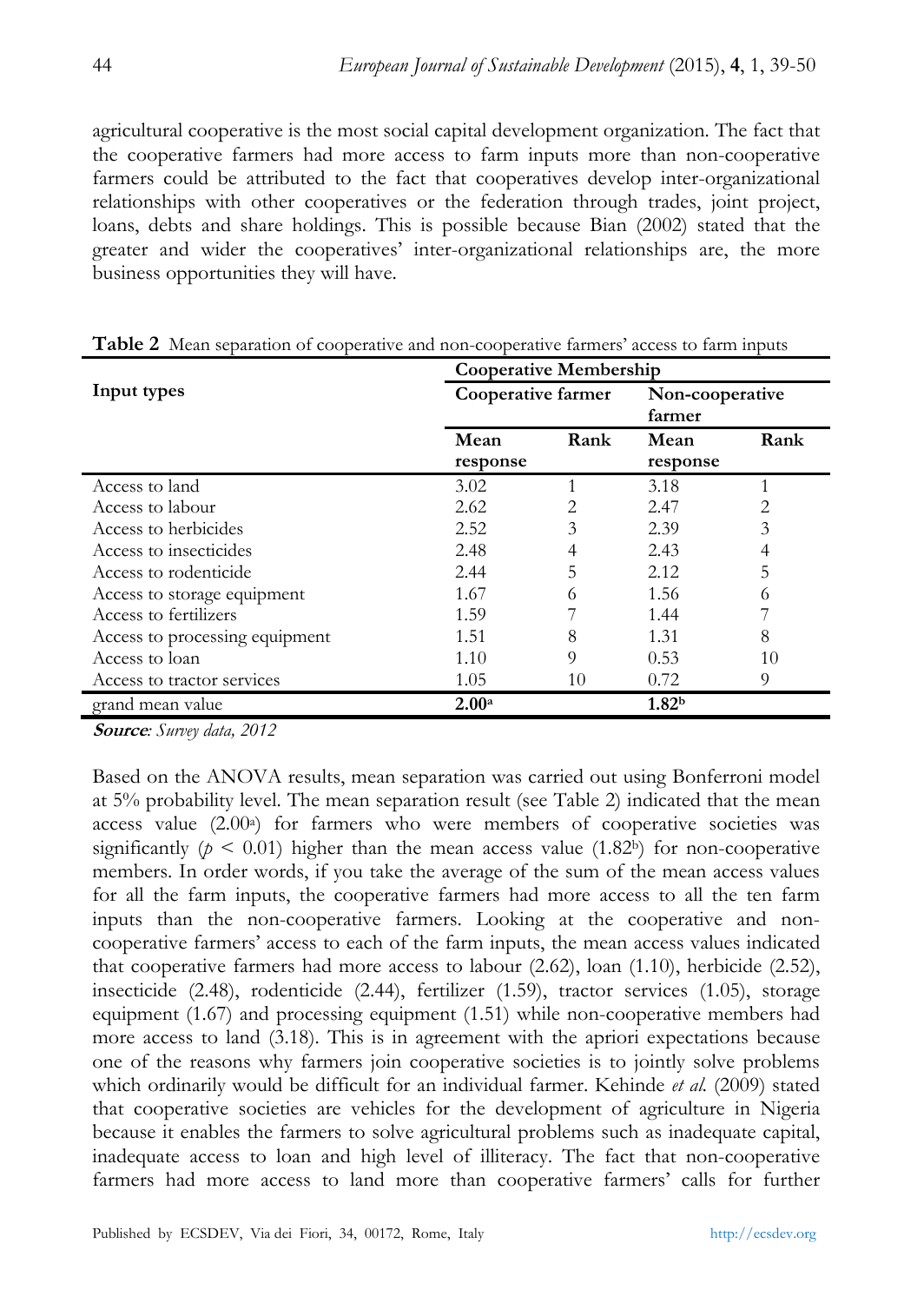research because as a member of a cooperative society, it is expected that the farmers would, in addition to other sources of land available for production, have access to land through their cooperative organization

Looking at the mean access values for each of the farm inputs, it is interesting to note that only land, among the ten farm inputs listed for the study, was the most accessible to both cooperative (3.02) and non-cooperative farmers (3.18). Based on the scores assigned to each of the response options in the questionnaires, land ranked number one and the mean value indicated that it was "highly accessible (3)". Also, based on the ranking, the second most accessible farm input to both cooperative and non-cooperative farmers was labour, followed by herbicide, insecticide and rodenticide. By implication, the above farm inputs were "fairly accessible (2)". Furthermore, access to loan, fertilizer, tractor services, storage equipment and processing equipment, was "very low (1)" and connotes poor access to the farm inputs. Based on the ranking, it is clear that both the cooperative and non-cooperative farmers had more access to land and least access to loan and tractor services. This is expected to be so because Central Bank Nigeria (2008) estimated that only 2.5 percent of total Commercial Bank loans and advances were directed at agriculture. A survey conducted in the southwest Nigeria by Dayo *et al.* (2009) indicated that cooperative societies, friends, and family members dominated the sources of farm credit among the rural farmers. This is discouraging because credit, in form of loan, will enable farmers to buy other farm inputs that are needed during production. Poor access to credit in form of loan will affect production decision-making because it is needed to pay for hired labour, reduce the cost of hire purchase, pay for maintenance cost and purchase other farm inputs needed in the production process.

The socioeconomic characteristics of the cooperative and non cooperative farmers are shown in Table 3. Age distribution shows that majority of the cooperative farmers fell within the age limits of 41 -50 years while the non-cooperative farmers fell within the age limits of 31-40 years. The greater percentage of both the cooperative and noncooperative farmers (70.55%) fell within the age limits of 31-50 years. The mean age of the cooperative farmers was 42.59 years while that of the non-cooperative farmers was 41.19 years. The mean age indicates that the cooperative and non-cooperative farmers were middle-aged farmers who according to Onyenweaku (1991), are at their productive age in life and are likely to adopt innovation faster. This is true because age, as a proxy for experience, can enhance business initiatives and efficient use of scarce resources.

The distribution of the household size shows that majority of the cooperative farmers had more than 8 persons per household while non-cooperative farmers had between 7 to 8 persons per household. It is interesting to note that the greater percentage of the cooperative farmers (72.78%) and non-cooperative farmers (60.55%) had household size greater than 6 persons. The mean household size for cooperative farmers was approximately 9 persons while that of the non-cooperative was 7 persons. The composition of the household plays a crucial role in agricultural production. In Nigeria, a large household (achieved through polygamy or the extended family) is a livelihood strategy that is adopted to ensure that sufficient labour is available to cover peak workloads (Bishop-Sambrook 2005).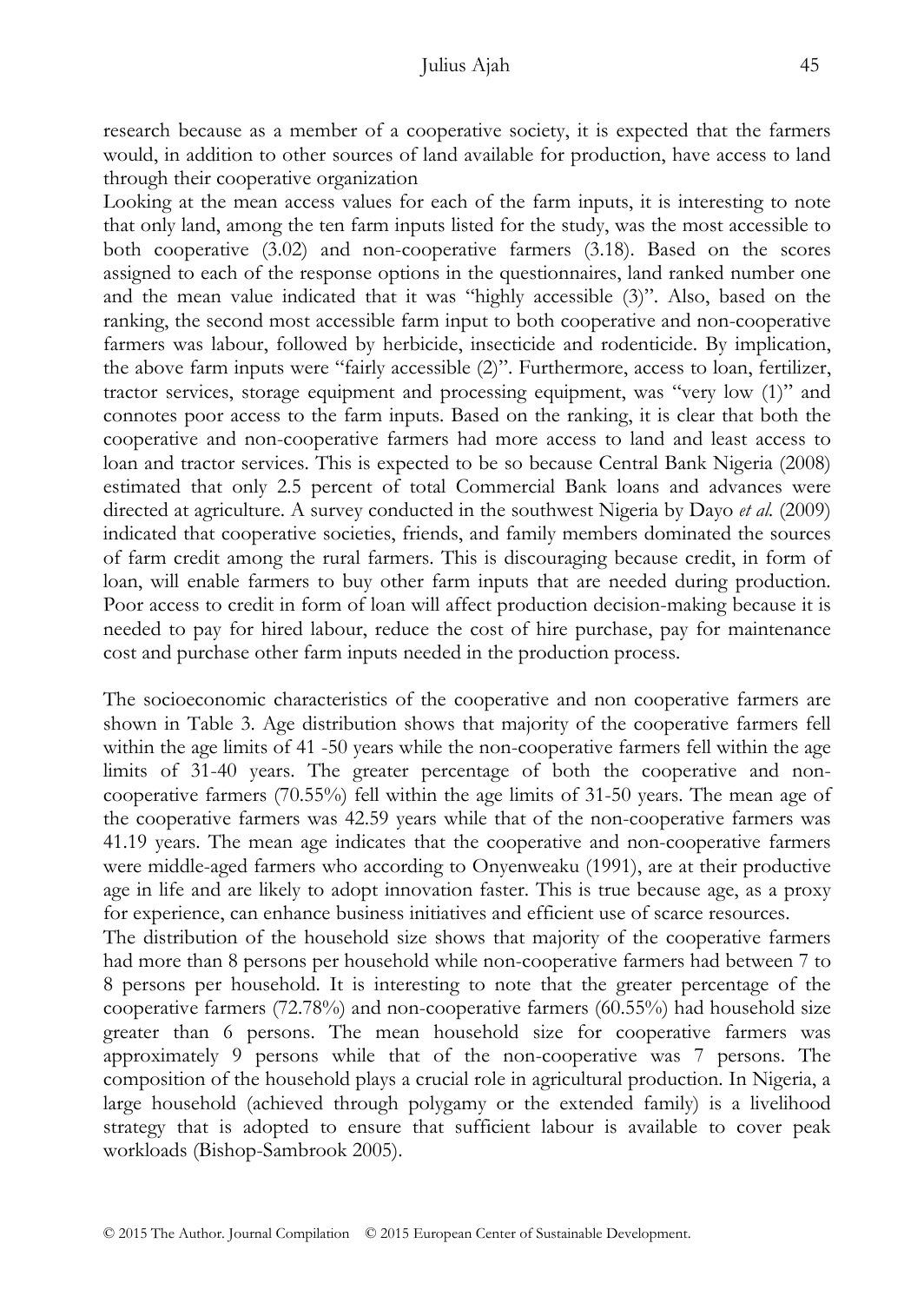| Socio-economic                                     | Cooperative      |               | Non-cooperative  |               | Pooled data      |                 |  |
|----------------------------------------------------|------------------|---------------|------------------|---------------|------------------|-----------------|--|
| characteristics                                    | farmers          | farmers       |                  |               |                  |                 |  |
|                                                    | Freq             | $\frac{0}{0}$ | Freq             | $\frac{0}{0}$ | Freq             | $\sqrt[0]{\!0}$ |  |
| Age (years)                                        |                  |               |                  |               |                  |                 |  |
| $\leq 20$                                          | $\boldsymbol{0}$ | $0.00\,$      | $\boldsymbol{0}$ | 0.00          | $\boldsymbol{0}$ | 0.00            |  |
| $21 - 30$                                          | 23               | 12.78         | 32               | 17.78         | 55               | 15.28           |  |
| $31 - 40$                                          | 61               | 33.88         | 64               | 35.56         | 125              | 34.72           |  |
| $41 - 50$                                          | 66               | 36.67         | 48               | 26.66         | 114              | 31.67           |  |
| > 50                                               | 30               | 16.67         | 36               | 20.00         | 66               | 18.33           |  |
| Total                                              | 180              | 100           | 180              | 100           | 360              | 100             |  |
| Household size (HHS) (number of persons/household) |                  |               |                  |               |                  |                 |  |
| $1 - 2$                                            | 6                | 3.33          | 15               | 8.33          | 21               | 5.83            |  |
| $3 - 4$                                            | $\overline{7}$   | 3.89          | 15               | 8.33          | 22               | 6.11            |  |
| $5 - 6$                                            | 36               | 20.00         | 41               | 22.79         | 77               | 21.40           |  |
| $7 - 8$                                            | 48               | 36.67         | 56               | 31.11         | 104              | 28.88           |  |
| > 8                                                | 83               | 46.11         | 53               | 29.44         | 136              | 37.78           |  |
| Total                                              | 180              | 100           | 180              | 100           | 360              | 100             |  |
| Years of farming experience (YFE) (years)          |                  |               |                  |               |                  |                 |  |
| $1-10\,$                                           | 34               | 18.89         | 43               | 23.89         | 77               | 21.40           |  |
| $11 - 20$                                          | 59               | 32.78         | 48               | 26.67         | 107              | 29.72           |  |
| $21 - 30$                                          | 61               | 33.89         | 54               | 30.00         | 115              | 31.94           |  |
| $31 - 40$                                          | 22               | 12.22         | 25               | 13.89         | 47               | 13.05           |  |
| >40                                                | $\overline{4}$   | 2.22          | 10               | 5.56          | 14               | 3.89            |  |
| Total                                              | 180              | 100           | 180              | 100           | 360              | 100             |  |
| Gender                                             |                  |               |                  |               |                  |                 |  |
| Male                                               | 158              | 87.78         | 141              | 78.33         | 299              | 83.06           |  |
| Female                                             | 22               | 12.22         | 39               | 21.67         | 61               | 16.94           |  |
| Total                                              | 180              | 100           | 180              | 100           | 360              | 100             |  |
| <b>Literacy levels</b>                             |                  |               |                  |               |                  |                 |  |
| No formal Education                                | 53               | 29.44         | 60               | 33.33         | 113              | 31.39           |  |
| Primary school                                     | 51               | 28.33         | 58               | 32.22         | 109              | 30.28           |  |
| Secondary school                                   | 43               | 23.89         | 38               | 21.11         | 81               | 22.50           |  |
| NCE/OND/HSC                                        | 19               | 10.56         | 17               | 9.44          | 36               | 10.00           |  |
| B. Sc/HND                                          | 14               | 7.78          | 7                | 7.90          | 21               | 5.83            |  |
| Total                                              | 180              | 100           | 180              | 100           | 360              | 100             |  |

**Table 3** Socio-economic characteristics of the cooperative and non-cooperative farmers

*Cooperative farmers' means: Age (42.59yrs), HHS (9 persons), YFE (22.12yrs). Non-cooperative farmers' means: Age (41.19yrs), HHS (7 persons), YFE (22.12yrs) Pooled data means: Age (40.51yrs), HHS (8 persons) YFE (21.49yrs)*  **Source** *Field data, 2012* 

Majority of the cooperative and non-cooperative farmers had between 2-30 years farming experiences. This is a clear indication that both the cooperative and noncooperative farmers had enough farming experiences that could improve agricultural production in the study area. The mean years of farming experience for cooperative farmers was 22.12 years while that of the non-cooperative farmers was 21.99 years. Okoye *et al.* (2009) stated that the more experienced a farmer is, the more efficient he/she will be in decision-making processes and he/she would be willing to take risks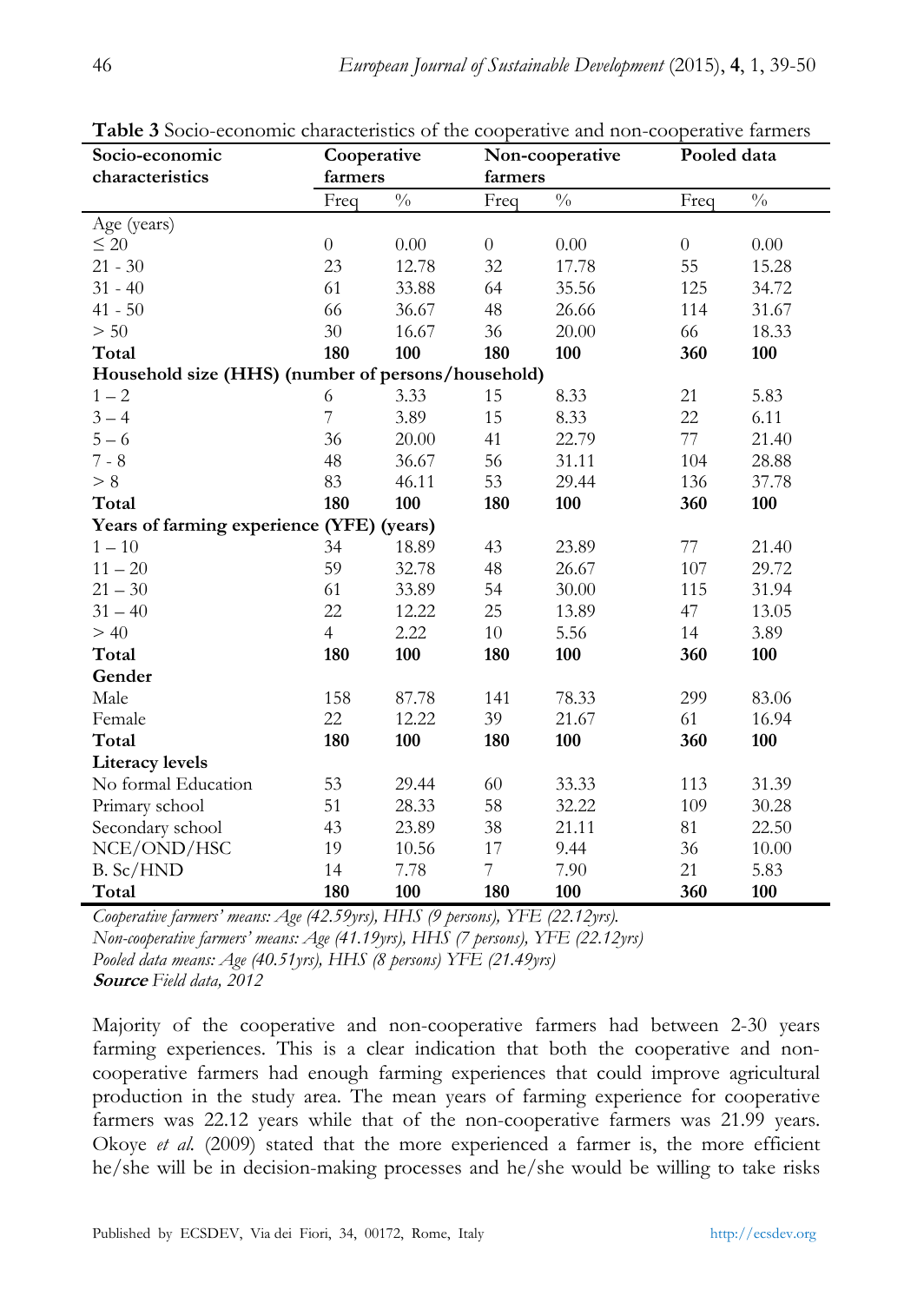#### Julius Ajah 47

associated with the adoption of innovations. Similarly, Adah, Olukosi, Ahmed and Balogun (2007) stated that the greater the years of farming experiences, the greater the farmers' ability to manage general and specific factors that affect the farm business.

On literacy status, the distribution is skewed in favour of those who did not have formal education followed by those who attended primary school. In other words, greater percentage of the cooperative farmers (57.77%) and non-cooperative farmers (65.55%) had at most primary school education. The literacy status of the cooperative and noncooperative farmers was poor and this could pose a lot of problems in accessing and utilizing modern farm inputs. This is possible because Anthony (2007) stated that education does not only create a favorable mental atmosphere for the acceptance of new ideas but positively changes the overall attitude of the individual towards change. The author further added that education has been known to be a powerful instrument that helps to shape life and make the essence of living meaningful even at adult stage. Imonikhe (2010) also added that education enhances farmers' ability to make accurate and meaningful management decisions.

Finally, the gender distribution shows that majority of the cooperative farmers (78.33%) and non-cooperative farmers (87.78%) were males. The implication of this is that it easier to access male farmers than female farmers for data collection. One of the reasons is because, among the Muslims in the Northern part of Nigeria, married women mostly live in seclusion (purdah) and were not expected to leave their homes. The exceptions are the cattle-owning Fulani households, where married women work outside the home primarily to milk the cows and sell the milk, butter, and cheese (Dayo, *et al.* 2009; NARP, 1994).

#### **5. Policy implications of the findings**

The policy implications of the findings are multi-dimensional. First, the fact that cooperative members had more access to farm inputs implies that government and nongovernmental organizations or agencies interested in agricultural development should encourage the formation of viable cooperative societies by farmers. Legal obstacles to the formation of cooperative societies by farmers should be removed so that no farmer should be denied the opportunity of joining cooperatives. Second, the result also revealed that access to some of the farm inputs like loan, fertilizer, tractor services, storage equipment and processing equipment by both cooperative and non-cooperative farmers was poor. Although some of the farm inputs like tractor and its implements are costly to purchase, every effort should be made by the government and nongovernmental organizations to improve farmers' access to them. This can be done through subsidy or through the establishment of input hiring and maintenance agencies in the rural communities.

#### **Conclusion**

The role of cooperative societies in agriculture and rural development cannot be over emphasized. There is no doubt that it is a ladder through which farmers reap the benefits of collective action. As a social organization which aims at improving the life of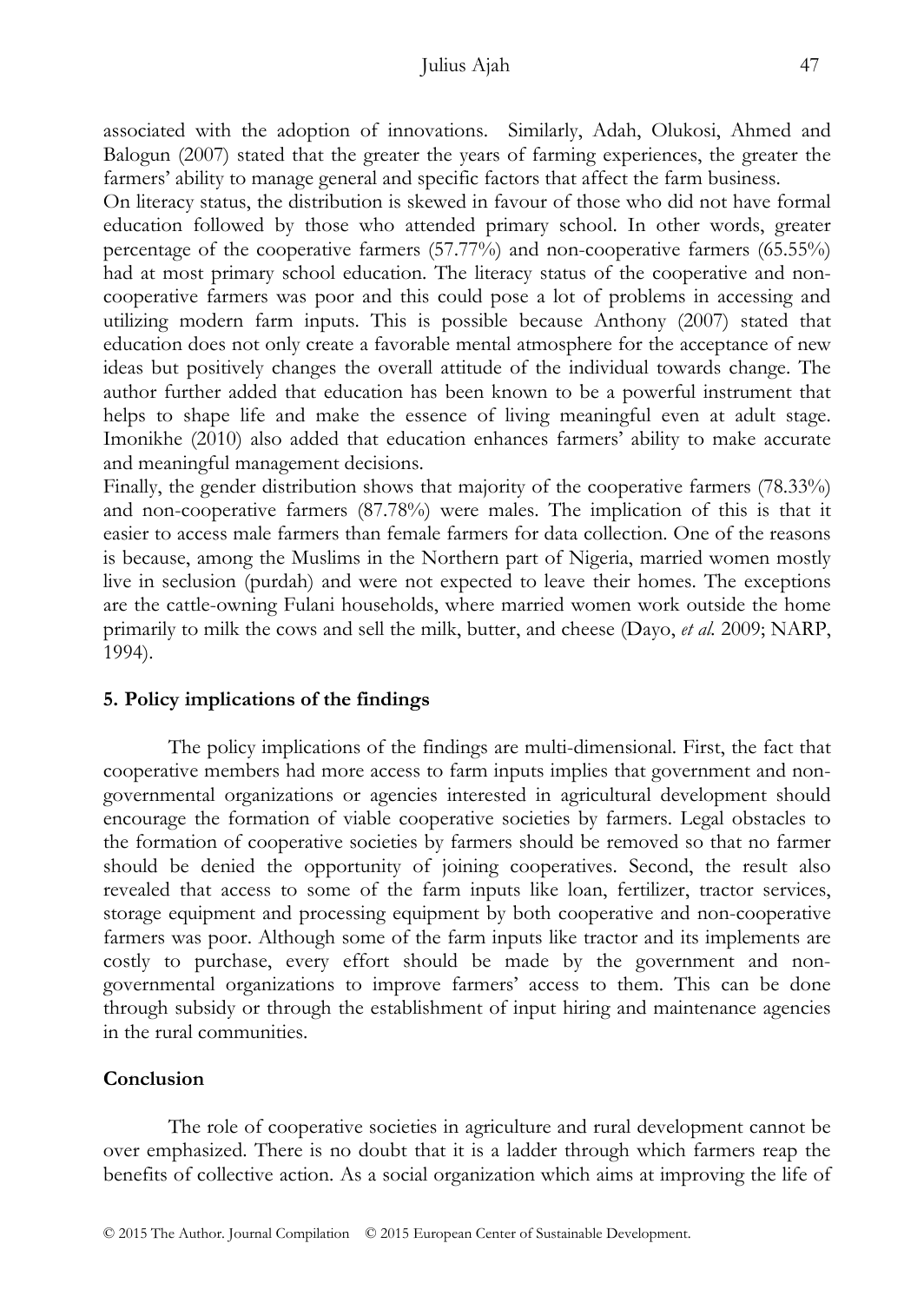the members, the extent of its impact on farmers' access to farm inputs was verified. This was done by comparing cooperative and non-cooperative farmers' access to ten different farm inputs in Abuja, Nigeria. The main objective was to determine if significant difference exists between cooperative and non-cooperative farmers' access to farm inputs like land, labour, loan, herbicide, insecticide, rodenticide, fertilizer, tractor services, storage equipment and processing equipment. The findings indicated that cooperative farmers' access to the farm inputs was significantly higher than that of the non-cooperative farmers. The mean values revealed that cooperative farmers had more access to all the farm inputs except land. But, among the farm inputs, the most accessible to both cooperative and non-cooperative farmers was land while the least were loan and tractor services. The distribution of some of the socioeconomic variables like age, household size, years of farming experience, literacy status and gender showed that the cooperative and non-cooperative farmers shared similar characteristics Based on the findings, the paper concluded that significant differences exist between cooperative and non-cooperative farmers' access to farm inputs. It was, therefore, recommended that government and non-governmental organizations should encourage farmers to join and/or form viable cooperative societies.

#### **References**

- AADP, (2009). Abuja Agricultural Development Programme. Document on the Delineation of Abuja into Zones, Blocks and Cells. Unpublished, pp.1- 2.
- Abdelrahman, A. H. and Smith C. (1996). Cooperatives and agricultural development: A case study groundnut farmers in western Sudan. *Community Development Journal., 31(1): 13-19.*
- Adah O L; Olukosi O. J.; Ahmed B. and Balogun O. S. (2007). Determinants of payment ability of farmers' cooperative societies in Kogi State. U. Haruna, S. A. Jibril, Y. P. Mancha & M. N. Nasiru (Eds.). *Proceedings of the 9th Annual National Conference of the Nigerian Association of Agricultural Economists,* 5 - 8 November 2007, Abubakar Tafawa Balewa University, Bauchi. pp. 84 -89.
- Adeyemo R. (1994). A comprehensive study of cooperative and non-cooperative farmers in the use of resources in Nigeria. Rural Dev. Admin. 1:52 – 62.
- Agbo E. U. (2009). Farmers' perception of cooperative societies in Enugu State, Nigeria. *Journal of Tropical Agriculture, Food, Environment and Extension*, 8(3):169 - 174.
- Akramov K T (2009). Decentralization, agricultural services, and determinants of input use in Nigeria. Discussion Paper 941. Washington, D. C.: International Food Policy Research Institute.
- Andy, F. (2005). *Discovering Statistics Using SPSS*. (2nd edition), SAGE Publications, London, pp. 427- 482.
- Anthony, O. A., (2007). Agricultural Extension: A Pathway for Sustainable Agricultural Development, Apani Publications, pp. 155 -164.
- Bian, V. (2002). Social capital of the firm and its impact on the performance: A social Network an Analysis. In A. S. Tsui and C. Lau (eds)., The Management of Enterprises in Peoples' Republic of China, Boston: Kluwer Academic Publishers, pp. 275 – 297.
- Bishop-Sambrook, C. (2005.). Contribution of farm power to smallholder livelihoods in sub-Saharan Africa, *Agricultural and food engineering technical report* 2, Food and Agriculture Organization, Rome.
- Colin D. G. and Paul R. K. (2011). IBM SPSS Statistics 19 Made Simple, Psychology Press, 27, Church Road, Hove, East Sussex, UK.
- Central Bank Nigeria, (2008). Statistical Bulletin, Golden Jubilee Edition, Central Bank of Nigeria.
- David, C. H. (2004). *Fundamental Statistics for the Behavioral Sciences* (5<sup>th</sup> edition), Thomson Higher Education Dan Drive Belmont, C.A., USA pp. 355 - 437.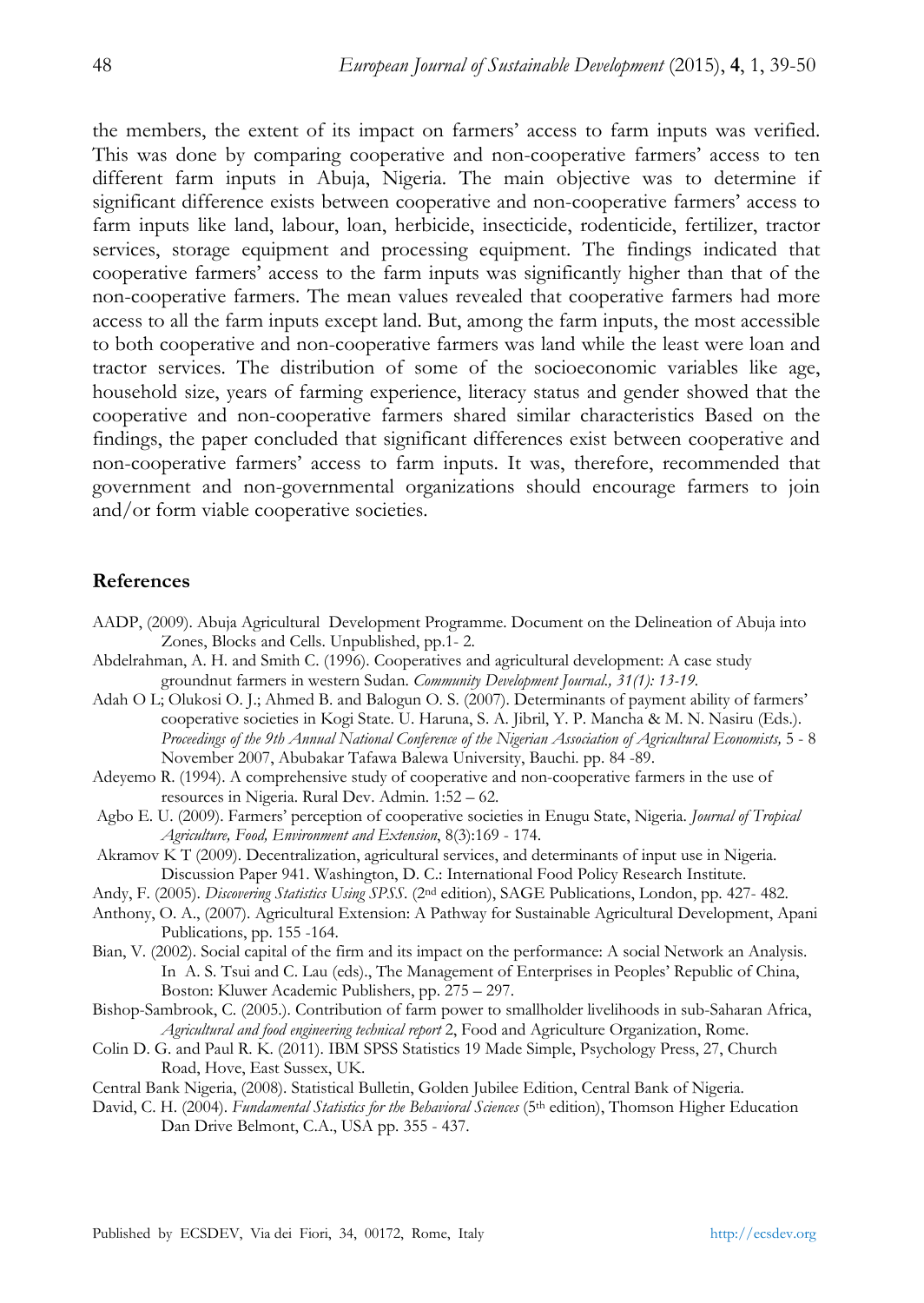- Dayo, P., Ephraim N., Omobowale A. O. and John P. (2009). Constraints to Increasing Agricultural Productivity in Nigeria: A Review: Nigeria Strategy Support Program (NSSP) Background Paper No NSSP 006. International Food Policy Research Institute, Abuja, Nigeria. pp. 1-72.
- Federal Department of Agriculture/Federal Ministry of Agriculture and Rural Development (FDA/FMARD). (2001). Progress in implementation of Presidential Initiative on Rice, Cassava and Vegetable Oil Development Programme. The Nigerian Agricultural Policy.
- Fredrick, G. J. and Wallnau B. L. (2004). *Statistics for the Behavioral Sciences* (6th edition), The Omson Learning Inc, USA. pp 395 - 471.
- Harry, F, and Steven C. A. (1995). *Statistics: Concepts and Applications*, Cambridge University Press.
- Holloway, G, Nicholson C. Delgado C. Staal S. and Ehui S. (2000). Agroindustrialization through institutional innovation: Transaction costs, cooperatives and milk-market development in the East-African highlands. *Agricultural Economics* 23(3):279-288..
- Ibezim, G. M. C.; Okoroigwe L. C. and Ijioma J. C. ( 2010). The contribution of farmer cooperative societies to agricultural production in Ikwuano Local Government Area of Abia State J. A. Akinlade, A. B. Ogunwale, V. O. Asaolu, O. A. Aderinola, O. O. Ojebiyi, T. A. Rafiu, T B. Olayeni and O. T Yekinni (eds). Proceedings of the 44th Annual Conference of the Agricultural Society of Nigeria, Ladoke Akintola University of Technology, Oyo State Nigeria, 18 – 22 October 2010, pp. 69 -72.
- Igwe, K. C.; Onyebinama U. A U. and Nwabueze S. C. (2009). Determinants of the level of cooperative access to credit in Umuahia South Local Government Area of Abia State, Nigeria. *Nigerian Journal of Rural Sociology* 9 (1): 33 - 36.
- Imonikhe, G. A. (2010). Impact of Katsina State Agricultural Project (KSACAP) on Income and Productivity. *International Journal of Agricultural and Rural Development, 1(4):115-124*.
- James, R. B. (2006). Current issues in cooperative finance and governance, Background and Discussion Paper: Baarda Current Cooperative Issues, Cooperative Programs, Rural Development, U.S. Department of Agriculture, pp. 1 - 205.
- Katungi, E., S. Edmeades, and Smale. M. (2008). Gender, social capital and information exchange in rural Uganda. *Journal of International Development*, Vol. 20: 35 - 52.
- Kehinde, A. L.; Ayandiji A.;. Awoniji O. A and Akiwumi M. T. (2009). Effects of farmers' cooperative on agricultural production in Ejigbo Local Government Area of Osun State: Implications for Agricultural policy. *Nigerian Journal of Rural Sociology, 9(1): 89 - 94.*
- Lyne, M. C. (1996). Transforming developing agriculture: Establishing a basis for growth. *Agrekon* 35(4):188 192.
- Matungul, P. M. Lyne M. C. and Ortmann G. F. (2001). Transaction costs and crop marketing in the communal areas of Impendle and Swayimana, KwaZulu-Natal. *Development Southern Africa*  18(3):347-363.
- National Agricultural Research Project (NARP). (1994). National Agricultural Research Strategy Plan, Draft Report on North West Zone.
- National Population Commission (NPC) (2006) Population and housing census: Enumerators' Manual. Federal Republic of Nigeria, pp.1-16
- Oboh, U. U. (2001). The Preference for Agricultural in Public expenditure: An Empirical evidence from Nigeria (1970-1995). An Unpublished M. Sc Thesis submitted to the Department of Agricultural Economics, University of Agriculture, Markurdi, Nigeria.
- Okoye, B. C.; Okoye A. C.; Dimelu M. U.; Asumugha G. N.; Agwu A. E. and Agbaeze C. C. (2009) Determinants of gender productivity among smallholder Cocoyam farmers in Nssuka Agricultural Zone of Enugu State, Nigeria. *Nigerian Journal of Rural Sociology, 1(1): 101-106.*
- Onyenweaku, C. E. (1991) Factors associated with the adoption of the seed-yam minisett technique by farmers in Imo State. *Nigerian, Journal of science Technology. 1(2): 155 - 157.*
- Ortmann, G. F. and King R. P. (2007). Agricultural cooperatives II: Can they facilitate access of small-scale farmers in South Africa to input and product markets? *Agrekon, 46(2 ):219 - 244*
- Peter, I. N. (2008). Effect of Formal Micro Credit Demand and Supply by Small –Holder Farmers on Mitigation of Food Crisis in Delta State, Nigeria. Aiyedun, E. A.; Idisi P. O. and Nmadu J. O. (eds.). Proceedings the 10<sup>th</sup> Annual National Conference of Nigerian Association of Agricultural Economics, 7-10th Oct 2008. University of Abuja, Abuja, pp. 675- 681.
- Rahji, M. A.Y. and Fakayode S. A. (2009). A multinomial logit analysis of agricultural credit rationing by commercial banks in Nigeria. *International Research Journal of Finance and Economics*, 24: 91.